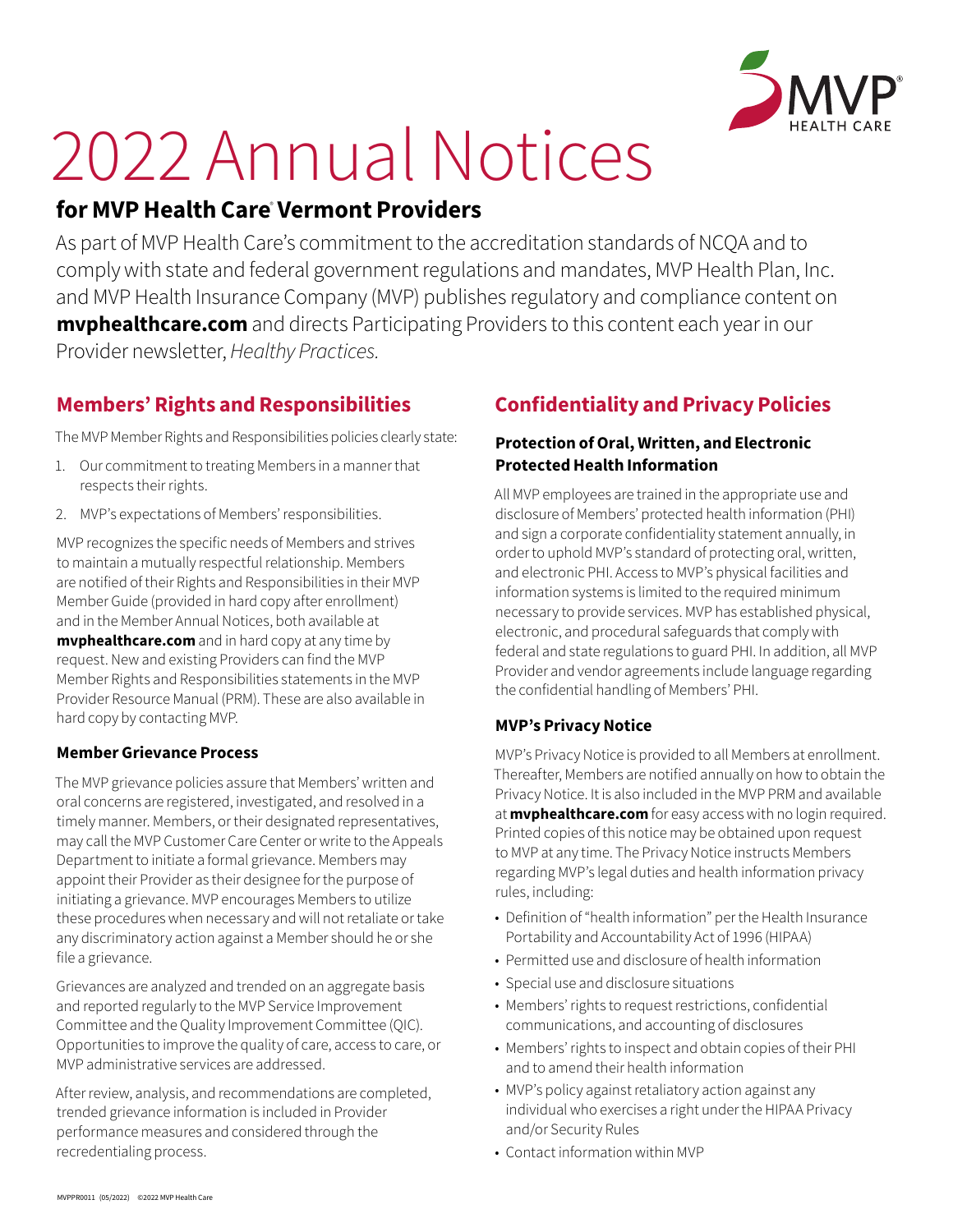#### **HIPAA Reminder Regarding Faxes**

Fax communications are not specifically addressed by HIPAA, but information that MVP faxes at the request of a health care provider may contain PHI, to which HIPAA rules apply. Fax machines should be in a secure location where access by non‑authorized personnel is prohibited.

## **Medical Management Decisions**

It is the policy of MVP to provide coverage for medically necessary health care services provided to our Members. Providers may contact the Utilization Management (UM) Department, via Provider Services, 24 hours a day, seven days a week at **1-800-684-9286**. After hours, Providers may call the MVP Customer Care Center at the phone number on the Member's MVP Member ID card. It is also the policy of MVP to monitor the impact of the MVP Utilization Management Program to ensure appropriate utilization of services.

The MVP Utilization Management Program does not provide financial incentives to employees or Providers who make utilization management decisions that would create barriers to care and services.

- 1. Utilization Management decisions are based only on appropriateness of care, treatment and/or services, and the benefit provisions of the Member's coverage.
- 2. MVP does not specifically reward Providers or staff, including Medical Directors and Utilization Management staff, for issuing denials of requested care.
- 3. MVP does not offer financial incentives to encourage decisions that result in inappropriate utilization.
- 4. MVP informs those involved with utilization management decisions of the concerns and risks associated with under‑utilization of medical care or services.

## **Pharmacy Benefit Management**

MVP utilizes prescription drug Formularies (lists of covered drugs) for Commercial, Marketplace, Medicaid Managed Care, and Medicare Part D Members.

## **The Commercial Formulary is divided into three Tiers as determined by our Pharmacy and Therapeutics (P&T) Committee:**

- Tier 1 contains most generic drugs
- Tier 2 contains preferred brand drugs
- Tier 3 contains non-preferred brand drugs and compounds

#### **The Marketplace Formulary is divided into three Tiers as determined by our P&T Committee:**

- Tier 1 contains all preferred generic drugs
- Tier 2 contains preferred brand-name drugs and select high‑cost generic drugs
- Tier 3 contains non-preferred brand-name drugs and compounds

#### **The Medicaid Managed Care Formulary is a two-tier Formulary:**

- Tier 1 contains most generic drugs
- Tier 2 contains preferred brand drugs

All other drugs and compounds require approval from MVP before they will be covered.

#### **The Medicare Part D Formulary is a five-tier Formulary:**

- Tier 1 includes preferred generics
- Tier 2 includes generics
- Tier 3 includes preferred brands and non-preferred generics
- Tier 4 includes non-preferred brands and non-preferred generics
- Tier 5 includes drugs that cost more than \$670 for a 30‑day supply

To access the most current versions of the MVP Formularies and regular updates, visit **[mvphealthcare.com](https://www.mvphealthcare.com/)** and select *Providers,*  then *Pharmacy.*

## **Utilization Management Criteria**

MVP uses the most current version of InterQual<sup>®</sup> criteria as a guideline for its utilization management decisions for inpatient services and certain medical services. In addition, MVP utilizes evidence-based proprietary medical policies, outlined in MVP's Benefit Interpretation Manual (BIM), as a guideline to render medical necessity determinations for select requests.

Pharmacy utilization management utilizes criteria and Formularies that are developed by the MVP P&T Committee.

MVP follows and complies with national coverage decisions, general Medicare coverage guidelines, and written coverage decisions of local Medicare contractors when rendering coverage decisions for Medicare Advantage plan Members.

MVP also ensures that entities performing delegated utilization management use nationally accepted criteria that are reviewed and approved annually and are available upon request.

MVP has delegated the responsibility for utilization management decisions related to clinical reviews on radiology requests for MVP Members across all lines of business except for Medicare to eviCore Healthcare (eviCore). eviCore reviews MRI/MRA, PET scans, Nuclear Cardiology, and CT/CTA.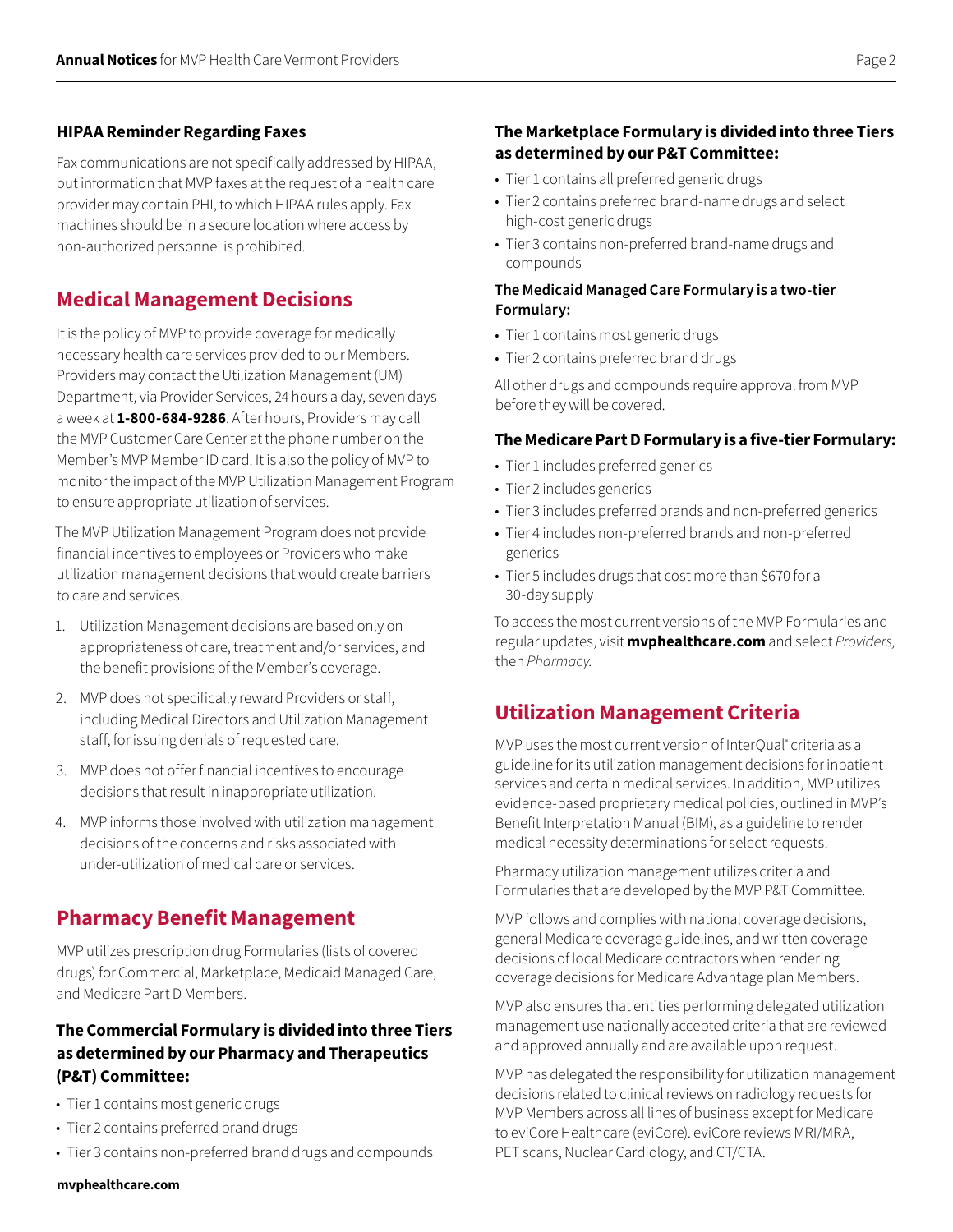When making utilization management decisions, eviCore utilizes evidence-based guidelines and recommendations for imaging from national and international medical societies and evidenced-based medicine research centers. Sources include:

- American College of Radiology Appropriateness Criteria
- Institute for Clinical Systems Improvement Guidelines
- National Comprehensive Cancer Network Guidelines
- National Institute for Health and Clinical Excellence Guidelines

MVP has also delegated the responsibility for utilization management decisions related to radiation therapy reviews for all lines of business in Vermont to eviCore. The clinical guidelines for eviCore's radiation therapy are derived from evidence-based guidelines and recommendations, sourced from national and international medical societies and medical research centers, including:

- American College of Radiology Appropriateness Criteria
- American Society for Radiation Oncology
- National Comprehensive Cancer Network Guidelines
- Radiation Therapy Oncology Group

eviCore may be reached at **1-800-918-8924** or at **[evicore.com](https://www.evicore.com/)**.

MVP had delegated utilization management of massage therapy and acupuncture to eviCore MSI (eviCore). eviCore uses clinical criteria that have been developed based on current referenced professional literature with input and approval from chiropractic specialists and actively practicing chiropractors. Clinical criteria serve as guidelines when making utilization management decisions and are applied by eviCore's Case Managers, all of whom are licensed chiropractors. eviCore's Utilization Review Department can be reached at **1-800-638-4557**. MVP now has its own chiropractic care network. MVP's delegation of utilization management to eviCore for chiropractic care terminated on December 31, 2020.

MVP has delegated responsibility for utilization management for Skilled Nursing Facility (SNF), Acute Inpatient Rehabilitation (AIR), and Home Health services for Medicare Advantage Members ONLY to naviHealth, Inc. naviHealth staff is located in each of MVP's regions to visit facilities and manage the transitions. naviHealth can be reached at **[naviHealth.us](https://naviHealth.com)** or **1-844-411-2883**.

MVP has delegated utilization management determinations to Magellan, NIA, Inc. (Magellan) for non-emergency Interventional Pain Management (IPM) such as Spine Pain Services including spinal epidural injections, facet joint injections or blocks, radio frequency ablation of vertebral facet joints and sacroiliac

joint injections; all non-emergent outpatient and inpatient hip, knee, and shoulder surgeries including but not limited to arthroscopic procedures and joint replacements; and all non‑emergent outpatient and inpatient spine surgeries including laminectomies and fusions for the cervical and lumbar regions.

The clinical guidelines for Magellan's musculoskeletal program are derived from evidence-based guidelines and recommendations, and sourced from national and international medical societies and medical research centers, including, but not limited to:

- American Academy of Orthopaedic Surgeons
- American Pain Society
- North American Spine Society

MVP's UM Policy Guides and BIM will help determine whether a service is covered and requires prior authorization. This online manual provides convenient access to needed information. To view both documents, Providers can *Sign In* to their online account at **[mvphealthcare.com](https://www.mvphealthcare.com/)**, then select *Provider Snapshot*, then *Online Resources*, then *UM Policy Guide (Vermont)* or *Benefit Interpretation Manual*.

Providers may request a copy of the criteria employed to make a specific utilization management determination by contacting the local MVP Utilization Management Department at **1-800-568-0458**. The criteria will be mailed or faxed to the Provider's office with a proprietary disclaimer notice.

MVP Members may request a copy of the criteria used to make a specific utilization management determination by contacting the MVP Customer Care Center at the number on the back of their MVP Member ID card.

If an MVP Participating Provider has questions regarding the MVP utilization management policies or a specific utilization management decision such as a denial of service, MVP Medical Directors and appropriately licensed clinical reviewers are available to discuss the denial. Providers requesting to speak with a clinical reviewer should contact the utilization management staff, who will coordinate the discussion. The appropriately-licensed clinical reviewers will contact the Provider directly. The MVP Utilization Management Department can be contacted at **1-800-568-0458**.

To speak with an appropriately-licensed clinical reviewer regarding behavioral health care decisions, including denials of service and the submission of additional information, please call the MVP Customer Care Center for Provider Services at **1-800-684-9286**.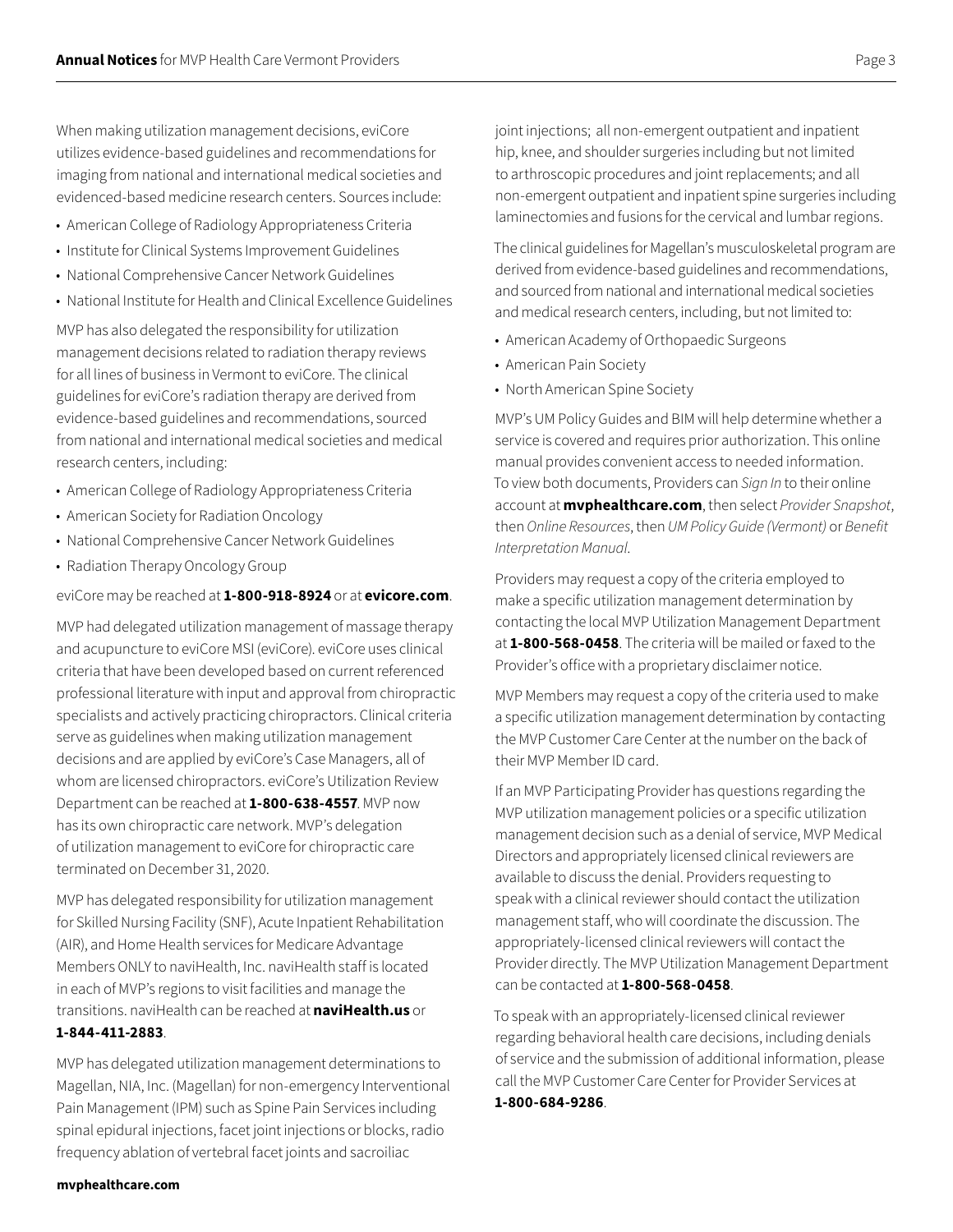To obtain a complete set of the American Society of Addiction Medicine (ASAM) criteria, contact the ASAM Publications Department at **301-656-3920**, by fax at **301-656-3815**, by email to **[email@asam.org](mailto:email%40asam.org?subject=)**, or by mail to:

AMERICAN SOCIETY OF ADDICTION MEDICINE 4601 N PARK AVE UPPER ARCADE STE 101 CHEVY CHASE, MD 20815

## **Provider Appeals**

Providers should follow the steps below to obtain information regarding why a claim was rejected or processed in a certain manner (see item 1 below) or to initiate an internal review of denials (see items 2, 3, and 4 below):

#### 1. **Make a Claim Inquiry**

Providers may obtain information regarding why a claim was rejected or processed in a certain manner, often resolving any need for any further action, by calling the MVP Customer Care Center for Provider Services at **1-800-684-9286**. If an adjustment is required, Providers may file a *Claim Adjustment Request Form* (CARF) available at **mvphealthcare.com/providers**, the select *Forms*, then *Claim Adjustment Forms*, or submit a HIPAA standard EDI adjustment transaction for electronic adjustments.

#### 2. **Providers Claim Appeal**

Providers may call or write to the MVP Customer Care Center to request an appeal of the denial of a properly submitted claim (i.e., "clean claim"). Provider appeals denied for "not medically necessary" should be mailed to:

MEMBER APPEALS DEPARTMENT MVP HEALTH CARE PO BOX 2207 SCHENECTADY, NY 12301

All other appeals should be mailed to:

OPERATIONS ADJUSTMENT TEAM MVP HEALTH CARE PO BOX 2207 SCHENECTADY, NY 12301

Providers may appeal verbally by calling the MVP Customer Care Center for Provider Services at **1-800-684-9286**.

#### 3. **Providers Submitting Appeals on Behalf of MVP Members**

Providers may also appeal a pre-service denial as the designated representative of an MVP Member. MVP will only accept appeals submitted by Providers on behalf of Members after the Member or appropriate representative of the Member has designated the Provider to act on their behalf. Such designation must be in accordance with MVP's policies and procedures.

#### 4. **Request a Reconsideration**

For non-Medicare lines of business, when the requesting Provider is notified of an adverse determination, the Provider is advised of the option to request a reconsideration of the decision and speak with the MVP Medical Director who made the decision.

Review of the reconsideration request is completed within one business day for urgent and concurrent review requests and must be conducted by both the requesting Provider and the Medical Director making the initial determination.

For the Medicare lines of business, all pre-service requests for reconsideration (for Part C request or Part B drugs) and re-determinations (for Part D), following the initial denial, are processed as appeals.

#### **MVP Non-Compliance Policy**

MVP objectively and systematically monitors Provider compliance with MVP policies and procedures. The following categories represent potential Provider non-compliance issues that are reviewed and investigated by MVP.

#### 1. **Contractual Violations Issues**

Violations of MVP, Provider-Hospital Organizations, direct, or Independent Practice Association contracts

- (a) Accessibility of care issues involving MVP Members.
- (b) Balance billing of Members by MVP Participating Providers.

#### 2. **Utilization Management Issues**

- (a) Unauthorized non-emergent surgical procedures and procedures pre-certified in less than the five business day time frame.
- (b) Unauthorized out-of-plan referrals.
- (c) Failure to obtain prior authorization for services when required by MVP policy.
- (d) Refusal to cooperate with the Utilization Management/ Quality Improvement process.

Examples: (1) refusal to speak with the MVP Medical Director or UM/QI staff or (2) verbal abuse of the UM/QI staff

The MVP Credentialing Department monitors occurrences of non-compliance. Non-compliance information is reviewed during the MVP recredentialing process.

## **Utilization Management Processes**

MVP is a managed care organization with the Primary Care Provider (PCP) as the coordinator of care for all medical services (exceptions: PPO and Non-Group Indemnity plan types).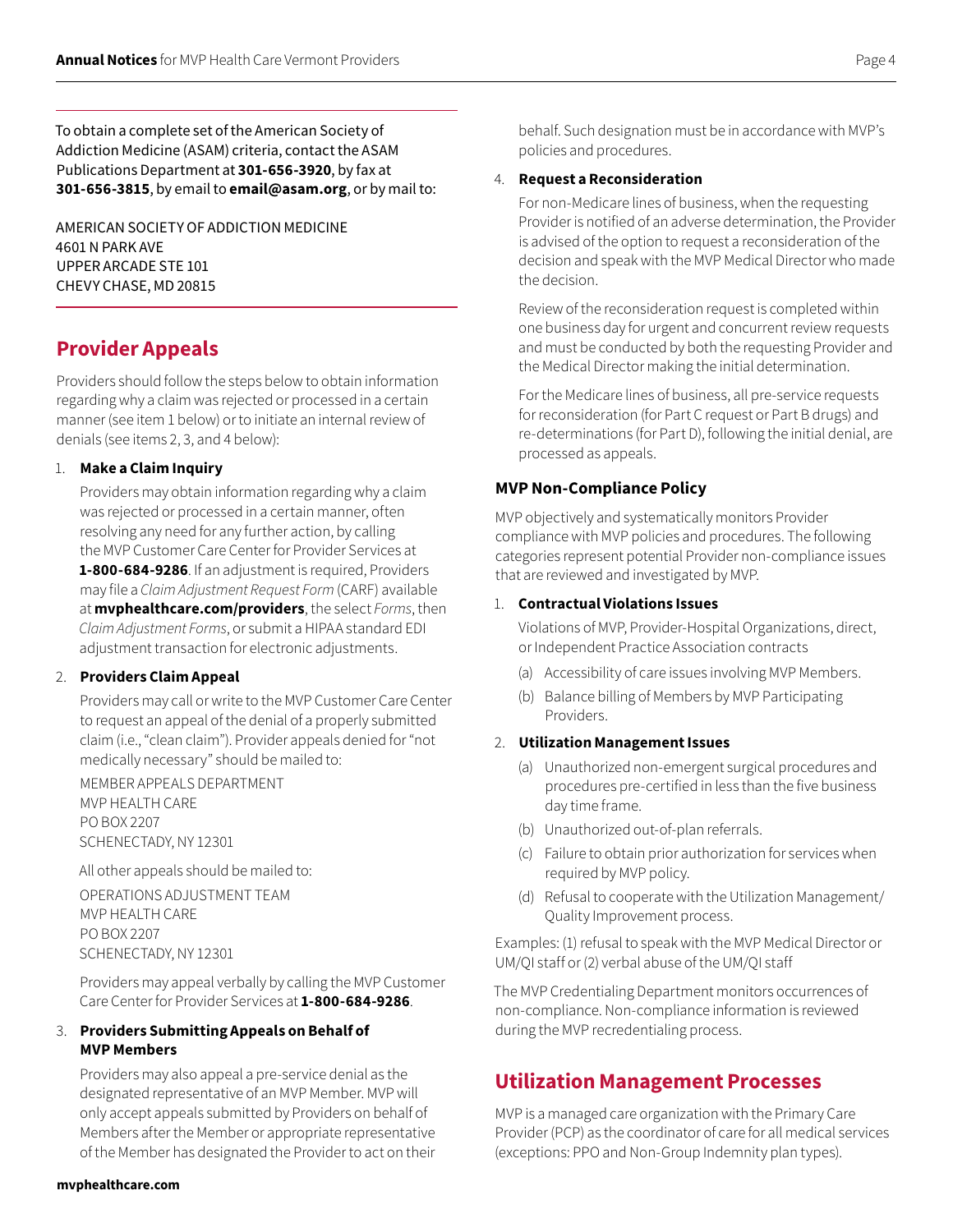#### **Out-of-Network Requests**

Requests for out-of-network services for Member with in‑network benefits only require prior authorization which is reviewed by the MVP Medical Director or a Medical Director of an entity to whom MVP has delegated responsibility for utilization management functions. The MVP Participating Provider must submit a Prior-Authorization Request Form (PARF) to the Utilization Management Department for review before the Member's first appointment with the out-ofnetwork Provider. Please attach to the PARF any information substantiating the need for out-of-network services. Providers can access the PARF by visiting **[mvphealthcare.com](https://www.mvphealthcare.com/)** and selecting *Providers,* then *Forms,* then *Prior Authorization.*

Providers can also download and print the PARF and submit a completed hard copy of the form to MVP via fax or mail. Without prior authorization, MVP will not reimburse out-of-network services, except in emergency situations. In urgent cases, you may contact the MVP Utilization Management Department at **1-800-568-0458** and request an expedited review.

#### **Transition of Care for Members of a Provider Leaving the MVP Provider Network**

Prior written notification must be given if a Provider wishes to end his or her network affiliation with MVP Health Care.

As stated in the Participating Provider contract with MVP notification of termination helps MVP Members transition their care to another Participating Provider. In some Provider termination situations, the Member may be eligible to receive transitional care from a Provider for up to 90 days from the date of the contract termination. The terminating Provider leaving the MVP network must agree to:

- Accept MVP's established rates as payment in full
- Adhere to the MVP Quality Improvement requirements
- Provide medical information related to care
- Adhere to MVP policies and procedures

If a Member is receiving maternity care at the time the provider has ended participation with MVP, the Member may continue their course of care with the same Provider throughout their pregnancy, delivery, and through the completion of their postpartum care directly related to their pregnancy. The Provider must submit a request for authorization as outlined above to the Utilization Management Department. Transitional care is not available if the Provider disenrollment is the result of MVP's determination of imminent harm to member care, fraud, or action of a state board.

#### **Transition of Care for New MVP Members**

Newly enrolled MVP Members with life-threatening, disabling, or degenerative conditions who are receiving an ongoing course of treatment from a non-Participating Provider may continue

treatment with that Provider for up to 60 days from the date of MVP enrollment if the Provider agrees to:

- Accept MVP's established rates as payment in full
- Adhere to MVP's Quality Improvement requirements
- Provide medical information related to care
- Adhere to MVP policies and procedures

New Members of the Federal Employees Health Benefits Program may receive transitional care for 90 days for involuntary change of health plans.

If a Member is receiving maternity care and is in their second or third trimester of pregnancy at the time they become a Member with MVP, the Member may continue their course of care with the same Provider throughout their pregnancy, delivery, and through the completion of their postpartum care directly related to their pregnancy. The Provider must adhere to all of the above requirements.

Transition of care services must be prior-authorized by MVP. To request transition of care services for an MVP Member, please follow the out-of-plan process and state that the need for out-of-plan services is Transition of Care. Without prior authorization, MVP will not reimburse for out-of-network services or treatment provided during the transition of care except in emergency circumstances.

## **Transition from Pediatric to Adult Care**

Members entering adulthood (age 18) can request assistance to transition from a pediatrician to an adult care Provider. MVP's online Provider directory enables Members to identify an adult care Provider by several preferences such as location, board certification, gender, or language spoken. Visit **[mvphealthcare.com](https://www.mvphealthcare.com/)** and select *Find a Doctor.*

The MVP Customer Care Center is available to assist older adolescent Members' transition from a pediatrician and/or pediatric specialists to an adult care provider. Members can reach the MVP Customer Care Center by calling the phone number on the back of their MVP Member ID card.

MVP offers a template letter to use when contacting your Members age 18 and older to help make the transition from your practice to an adult care practice. Contact the MVP Quality Improvement Department at **1-800-777-4793 ext. 42343** for more details.

## **Specialist as a Primary Care Provider**

Individuals with life-threatening, disabling, or degenerative conditions requiring ongoing care may request a Participating Specialist or a Participating Specialty Care Center coordinate their primary and specialty care. The MVP Member or PCP must initiate the process by submitting a written request to the MVP Utilization Management Department for prior approval. For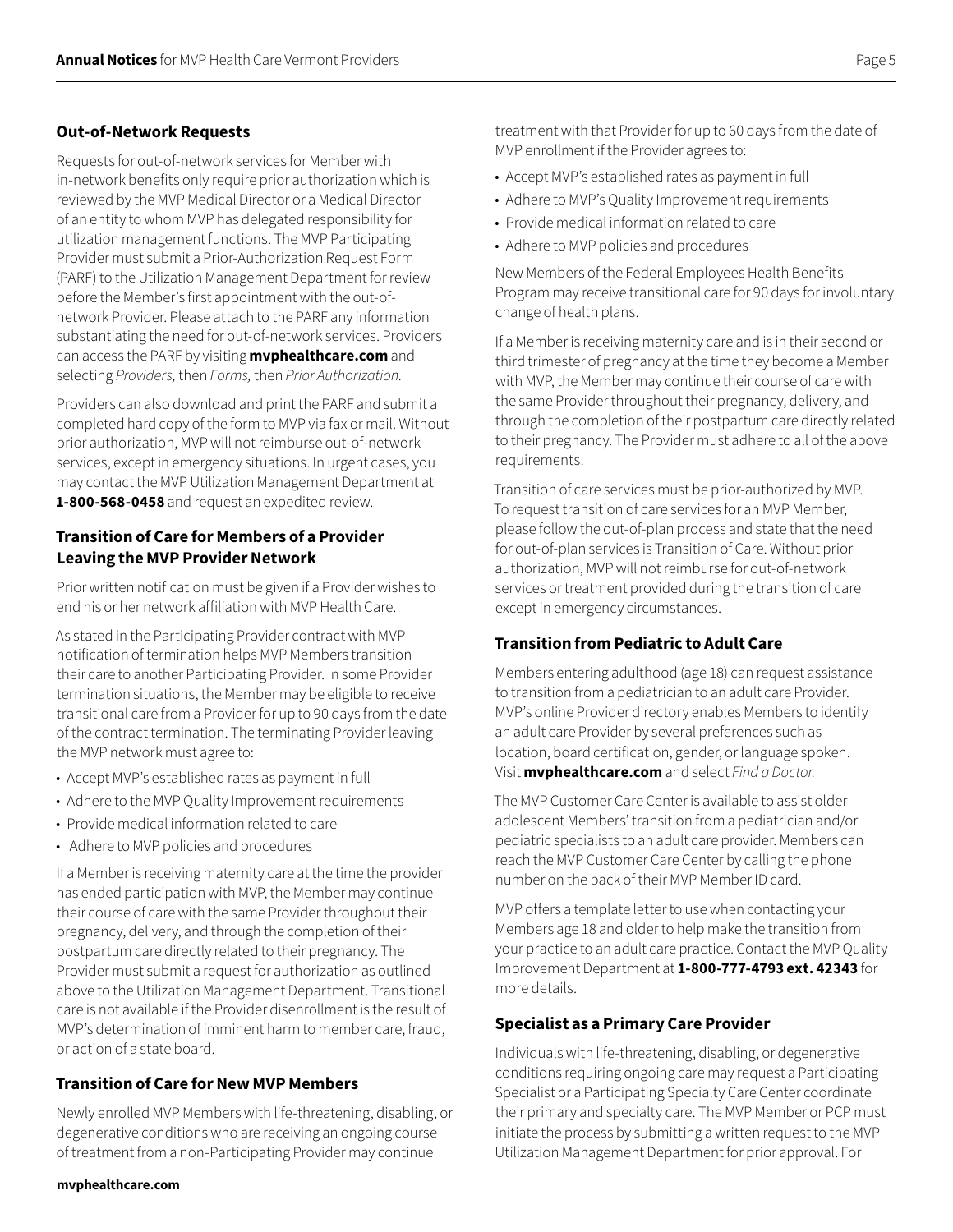details on submitting a request, please refer to the *Provider Resource Manual.*

MVP will need to collect information regarding the specialist's ability to provide access to care, the Member's medical needs in relation to the current condition, the plan of care, and a written agreement from the specialist to assume the role of the Member's PCP. Once all information has been received, the request will be reviewed by the MVP Medical Director and the Utilization Management supervisor. The Member, the PCP, and the specialist will be notified in writing of MVP's decision.

Members may not elect to use a non-participating specialist or Specialty Care Center as their PCP unless the services are not available from a Participating Provider.

## **Emergency Services**

Emergency services are those episodes of care provided in an emergency setting that are required to evaluate and treat an emergency medical or behavioral condition. An emergency medical or behavioral condition means the sudden, and at the time, unexpected onset of an illness or medical condition that manifests itself by symptoms of sufficient severity, including severe pain, that the absence of immediate medical attention could reasonably be expected by the prudent layperson, who possess an average knowledge of health and medicine to result in:

- Placing the Member's physical or mental health in serious jeopardy
- Serious impairment to bodily functions
- Serious dysfunction of any bodily organ or part
- Serious disfigurement of the person

A referral or prior authorization is not needed to seek emergency treatment. Members may seek emergency treatment without contacting a Provider (self-refer). Determination of coverage is based upon the Member's eligibility, contracted benefits, presenting symptoms, and clinical findings. Diagnosis upon discharge has no bearing on the coverage determination. An MVP Medical Director reviews all potential denials of services.

# **Technology Assessment**

MVP follows a formal process to evaluate new technology and reassess existing technologies for inclusion in the Benefit Interpretation Manual. This includes medical and surgical procedures, drugs, medical devices, and behavioral health treatments. A copy of the policy is available upon request.

Requests to review new technology or to reassess established technology may originate from providers or institutions outside MVP, or from within the health plan.

Assessment and research are completed by MVP's team of Medical Professionals. Draft versions of policies are distributed to appropriate specialists, MVP Medical Directors, Utilization

#### Management, Claims, Operations, Marketing and Communications, and Legal Affairs Departments for a 14 business-day review and comment period.

The new or revised policy is then presented to the Medical Management Committee (MMC) for consideration.

MMC membership includes practicing Providers from representative specialties, including at least one Provider from each of the MVP service region, and health plan staff. Formulary recommendations are reviewed by the MVP P&T Committee.

New drugs, changes in formulation or indications, provider communications, coverage policies, and revisions are distributed to P&T members for review and comment prior to each meeting.

All medical policies undergo review on an annual basis with interim updates indicated by changes in published medical evidence-based journals.

MVP obtains the services of clinical specialists through the MVP network of specialists, academic centers, and contracted experts in selected specialties to ensure that its reviews are thorough. Medical policy language reflects the standard of care.

Policy recommendations that are accepted by the MMC and P&T are then sent to the MVP Quality Improvement Committee (QIC) for final approval. The QIC may approve policies as they are presented, or it may require additional research and revision before considering approval.

Participating Providers are notified of new policies or changes in existing policies through Healthy Practices, the MVP Provider newsletter, and via MVP FastFax. Full versions of the policies are available on the provider section of **[mvphealthcare.com](https://www.mvphealthcare.com/)**. Paper copies are available upon request.

# **MVP Medical Record Standards and Guidelines**

Well-documented electronic or paper medical records improve communication and promote coordination and continuity of care. In addition, detailed medical records encourage efficient and effective treatment. MVP established standards for record keeping in medical offices that follow the recommendations of NCQA. The standards are as follows:

- A. Providers must maintain medical records in a manner that is current, detailed, organized, and permits effective and confidential Member care and quality review.
- B. Providers must have an organized medical record keeping system:
	- Medical records must be stored in a secure location inaccessible to the public.
	- A unique patient identifier is used for each Member. The identifier is included on each page of the medical record.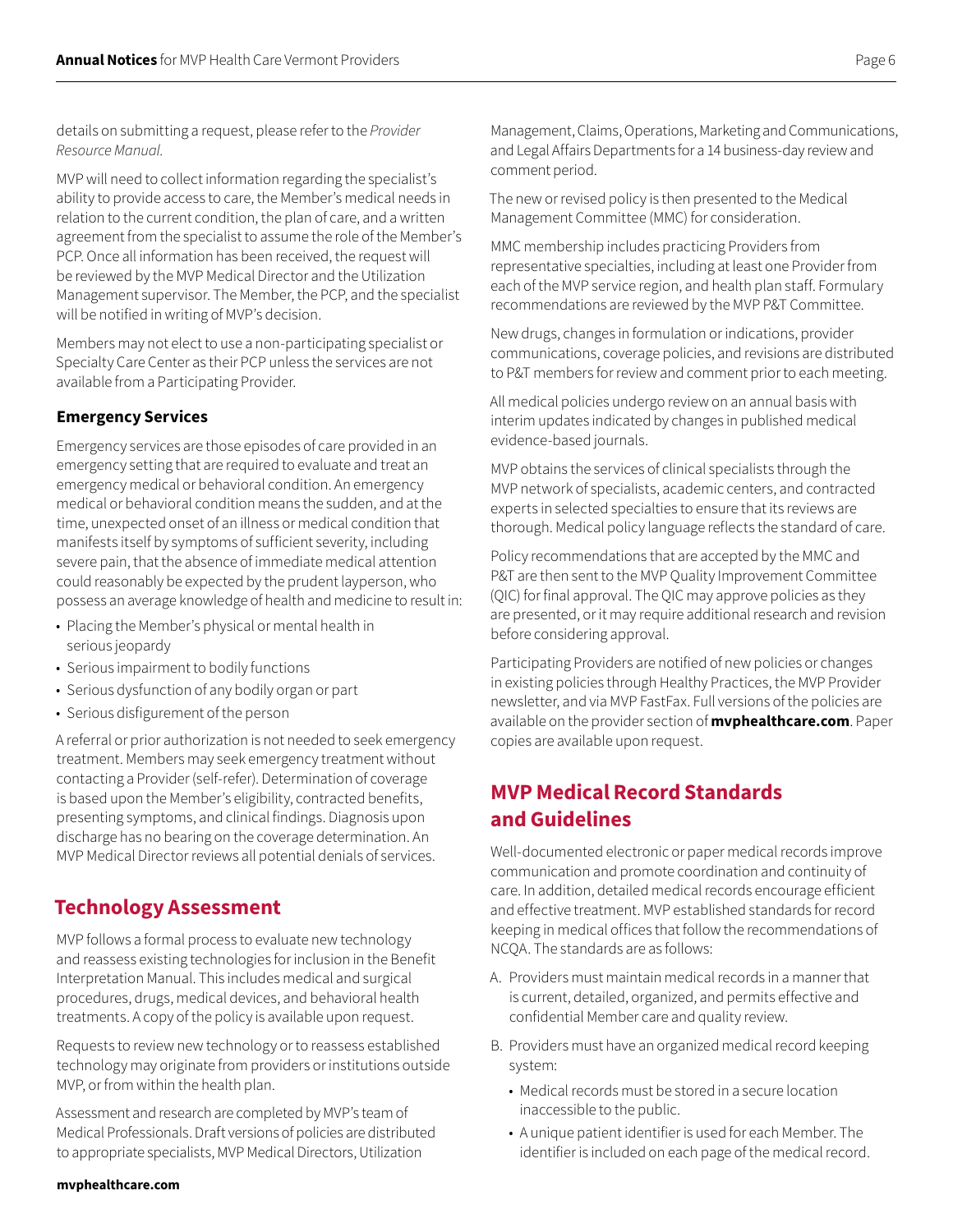- Records are organized with a filing system or search capability to ensure easy retrieval. Medical records are available to the treating Provider whenever the Member is seen at the location at which he/she typically receives care.
- C. Primary care medical records must reflect all services provided directly by the PCP, all ancillary services and diagnostic tests ordered by the Provider, and all diagnostic and therapeutic services for which the Provider referred the Member (e.g., home health nursing reports, specialty provider reports, hospital discharge reports, physical therapy reports, etc.).
- D. **Confidentiality:** Providers/Practice sites shall comply with current state and federal confidentiality requirements, including HIPAA, and are expected to adopt policies and procedures that guard against unauthorized or inadvertent disclosure of PHI.
- E. **Retention of Medical Records:** Providers shall retain medical records in accordance with contractual obligations, and current applicable federal and state laws and regulations.

#### **Specific medical records standards are:**

- 1. The medical record should be organized in such a way that data abstraction be performed efficiently. Each page in the record should include the Member's full name and identification number. In addition, home address, phone number(s), employer, marital status, and emergency contact information is maintained.
- 2. The record is legible to someone other than the writer.
- 3. Each entry or note must be dated.
- 4. All entries in the medical record should contain the author's identification and credential. For all entries dated after July 1, 1999, stamped signatures are not considered appropriate author identification. Author identification may be handwritten, or an electronic signature is acceptable.
- 5. The history and physical exam identify appropriate subjective and objective information pertinent to the Member presenting complaints.
- 6. **Problem List:** Documents all chronic, serious, or disabling conditions, active and acute medical, and psychosocial problems. A problem list should be completed for each Member, regardless of health status and updated as necessary. A flow sheet for health maintenance screening is considered part of the problem list. The Provider may outline a problem list at each visit in the progress note or keep a current ongoing problem list in an electronic health record (EHR) system.
- 7. **Past Medical History** (for Members seen three or more times)**:** Should be easily identified and include serious injury, surgical procedures, and illnesses. For children and adolescents (18 years of age and younger), past medical

history relates to prenatal care, birth, surgical procedures, and childhood illnesses.

- 8. **Medication List:** Documents all medications, updated as necessary with dosage changes and the date the change was made. All medications (prescribed, over-the-counter, herbal therapies, vitamins, and supplements) must be noted. Dates of initial and refill prescriptions must be included.
- 9. Medication allergies and adverse reactions should be prominently noted in the record or on the front cover of the medical record. If the Member has no known allergies or history of adverse reactions, this is also appropriately noted in the record (e.g., NKA, NKDA).
- 10. Screening and assessment of tobacco, alcohol, and substance use for Members 12 years of age and older who have been seen three or more times, including substance abuse history.
- 11. **Immunization Record:** Include the complete immunization record for Members 18 years and younger. An immunization history is maintained for Members 19 and older to include influenza, pneumococcus, tetanus/diphtheria, pertussis, and varicella zoster immunizations, among others.
- 12. Unresolved problems from previous office visits should be addressed and documented in subsequent visits.
- 13. Encounter forms or notes should indicate follow-up care, calls, or visits. The specific time frame for return to office is noted (e.g., weeks, months, or as needed).
- 14. No-shows or missed appointments must be documented with follow-up efforts to reschedule the appointment.
- 15. Specialist, laboratory, and imaging reports should be marked by the ordering Provider to signify review. If the reports are presented electronically or by some other method, there should also be representation of review by the ordering Provider. If follow up is indicated, the record should include an explicit notation of the plan.
- 16. If a specialist referral is requested, there should be a note from the consultant in the record.
- 17. Laboratory and other studies ordered should reflect consideration of the reported signs/symptoms and recorded diagnoses.
- 18. Documentation of clinical findings and evaluation shall be included for each visit. The working diagnoses should be consistent with findings.
- 19. When indicated by diagnosis, plans of action should include the consultation of specialists. Treatment plans should reflect consideration of recorded diagnoses and reported signs/symptoms.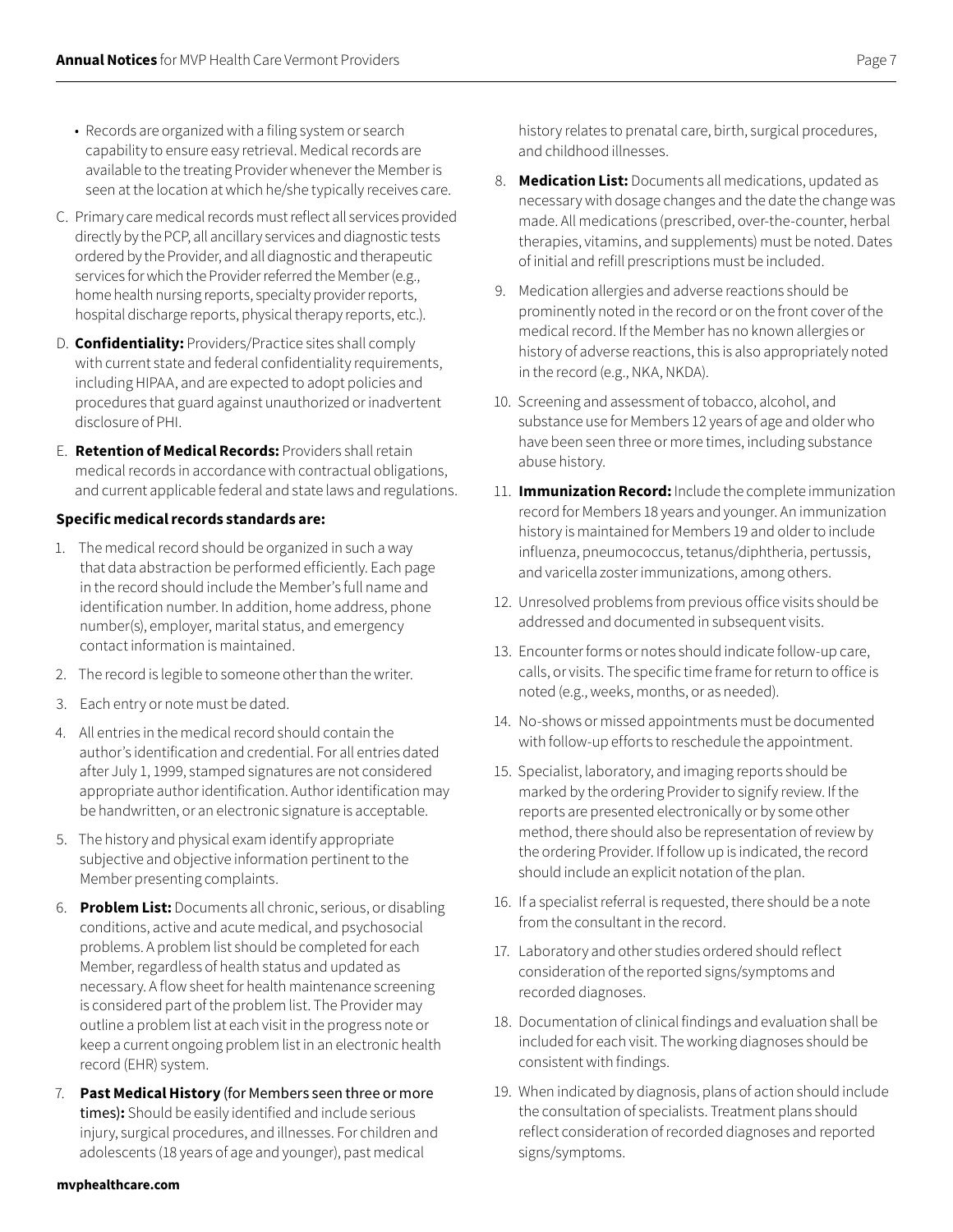- 20. There should be no evidence that the Member was placed at inappropriate risk by a diagnostic or therapeutic procedure.
- 21. **Preventive Care/Risk Assessment:** There is evidence that preventive screening and services are offered in accordance with MVP's practice guidelines.
- 22. **Depression Screening:** May be assessed during a comprehensive physical examination or review of systems, or using a patient health questionnaire or formal screening tool (e.g., PHQ-9, Beck Depression Inventory) or any part of the following questions, 1) Little interest or pleasure in doing things? 2) Feeling down, depressed, or hopeless?

23. **Advance Care Planning for Members Age 65 and Older:** Notation of an advance care planning discussion and date, and/or copy of an executed Advance Directive form. If the Member decides not to execute an Advance Directive, this also should be documented in the medical record. Current Advance Directive forms should be maintained in a prominent part of the Member's medical record.

- 24. **Annual Medication Review for Members Ages 65 and Older:** Conducted by a prescribing Provider and include the date the review was performed.
- 25. **Functional Status Assessment for Members Age 65 and Older:** Components include vision, hearing, mobility, continence, nutrition, bathing, use of phone, preparing meals, and managing finances. Functional assessment may be found on a specific tool.
- 26. **Fall Risk Assessment for Members Age 65 and Older:**  Components include age, fall history, gait, balance, mobility, muscle weakness, osteoporosis risk, impairments related to vision, cognitive or neurological deficits, continence, environmental hazards, and number and type of medication.
- 27. **Monitoring of Physical Activity for Members Age 65 and Older:** Includes annual assessment of level of exercise or physical activity, and counseling related to begin exercising or increase/maintain their level of exercise or physical activity.
- 28. **Pain Screening for Members Age 65 and Older:** Includes character, severity, location, and factors that improve or worsen pain. Pain assessment may be found on a specific tool such as a pain scale, visual pain scale, or diagram.

# **Nondiscrimination in Health Care Delivery**

MVP, in compliance with The Centers for Medicare and Medicaid Services (CMS) and NCQA, expect that Providers have a documented nondiscrimination policy and procedure on file "to ensure that Members are not discriminated against in the delivery of health care services based on race, ethnicity, national origin, religion, sex, age, mental or physical disability, or medical

condition, sexual orientation, claims experience, medical history, evidence of insurability (including conditions arising out of acts of domestic violence), disability, genetic information, or source of payment."

## **Advance Directives**

MVP strongly encourages all PCPs and other Participating Providers, as appropriate, to inform Members of their right to execute advance directives. If the Member chooses to do so, the Provider should document the decision and place signed copies of the form or other documents in a prominent place in the medical record. If the Member decides not to execute an advance directive, this also should be documented in the medical record. Vermont Advanced Directives forms are available by visiting **[vtethicsnetwork.org](https://vtethicsnetwork.org/)** and selecting *Forms.*

For additional information concerning advance directives, please call the MVP Quality Improvement Department at **1-800-777-4793 ext. 42267**.

## **MVP Quality Improvement Program**

The MVP Quality Improvement (QI) Program provides the framework to improve the quality, safety, and efficiency of clinical care, enhance satisfaction, and improve the health of MVP Members and the communities it serves. The QI Program Description defines the authority, scope, structure, and content of the QI Program, including the roles and responsibilities of committees and individuals supporting program implementation.

MVP is a quality-driven organization that adopts continuous quality improvement as a core business strategy for the entire health plan. MVP develops and implements a quality management strategy that is embedded within every staff role and department function, approaching quality assurance, quality management, and quality improvement as a culture, integral to all daily operations. Each MVP operational area has defined performance metrics with accountability to the Quality Improvement Committee (QIC) and Board of Directors.

MVP acknowledges its obligation to provide Members with a level of care that meets recognized professional standards and is delivered in the safest, most appropriate setting. MVP provides for the delivery of quality care with the primary goal of improving the health status of Members by supporting Providers, who know what is best for their patients.

The MVP leadership team is committed to focusing clinical, network, and operational processes toward improving the health of Members (including all demographic groups and those with special health care needs), enhancing each Member's experience of care and service, lowering the per capita cost of their health care, and improving the work life of Participating Providers and their staff, as well as their experience and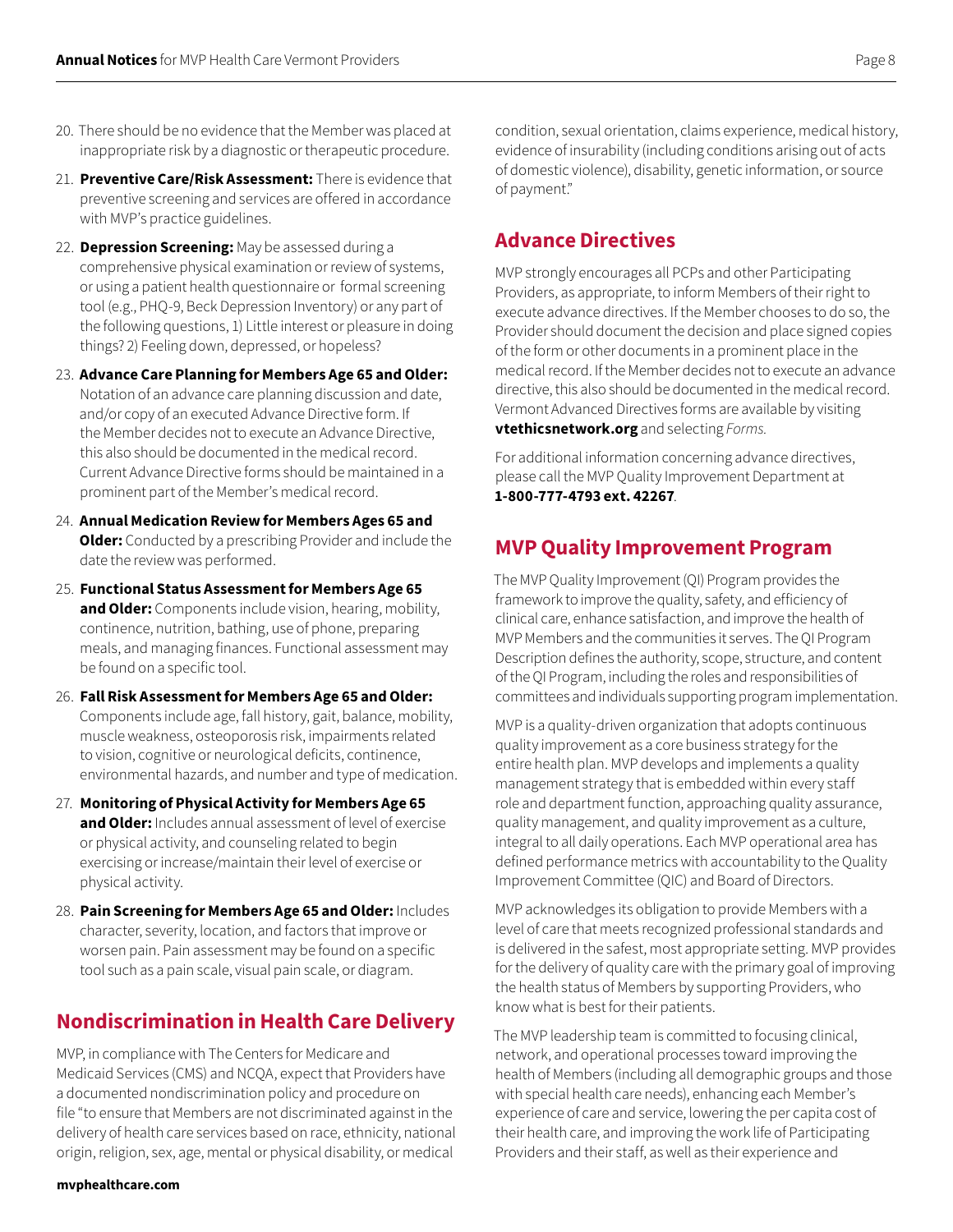satisfaction. MVP's QI Program applies a systematic approach to quality using reliable and valid methods of monitoring, analysis, evaluation, and improvement in the delivery of health care systems and processes. Methods such as the DMAIC Model and other validated, data driven approaches to quality improvement, are used to monitor performance and measure effectiveness of quality improvement initiatives.

MVP's Board of Directors delegates the operating authority of the QI Program to the QIC. MVP executive management, clinical staff, and Participating Providers including, but not limited to, primary, specialty, behavioral, dental, and vision health care providers, are involved in the implementation, monitoring, and directing of the relative aspects of the QI Program through the QIC, which is directly accountable to the Board of Directors.

The QIC is a senior management led committee accountable directly to the Board of Directors and reports QI Program activities, findings, recommendations, actions, and results to the Board of Directors no less than annually. MVP ensures ongoing Member, provider, and stakeholder input into the QI Program through a strong QIC, and subcommittee structure focused on Member and provider experience. The MVP QIC structure is designed to continually promote information, reports, and improvement activity results, driven by the Quality Work Plan, throughout the organization and to providers, Members, and stakeholders. The QIC serves as the umbrella committee through which all subcommittee activities are reported and approved. The QIC directs subcommittees to implement improvement activities based on performance trends, and Member, provider, and system needs. Additional committees may also be included per MVP's need, including regional level committees as needed based on distribution of Membership. These committees assist with monitoring and supporting the QI Program.

## **Invitation to Join the MVP Quality Improvement Program**

MVP invites all health care providers to participate in the development, implementation, and evaluation of MVP's QI processes and programs. For more information, or to comment on MVP's QI programs, please call **1-800-777-4793 ext. 42311**.

#### **How to Request Quality Program Documentation**

To receive a copy of the most recent QI Annual Evaluation and/ or the QI Program Description, please call the MVP Quality Improvement Department at **1-800-777-4793 ext. 42311**.

#### **Provider Credentialing and Recredentialing Process**

MVP completes the initial credentialing, including primary source verification of information submitted, for Providers applying for participation in the MVP Provider Network, prior to the execution of a Participating Provider Agreement.

Providers must have an executed Participating Provider Agreement to be listed in the MVP Participating Provider Directory. Providers are required to undergo recredentialing at least every three years. MVP does not make credentialing or recredentialing decisions based on an applicant's race, religion, ethnic/national identity, gender, age, or sexual orientation. MVP does not make credentialing or recredentialing decisions based solely on the types of procedures performed, or the types of Members treated by the Provider.

MVP retains all information used for credentialing and recredentialing purposes, pursuant to state and federal data retention requirements. MVP will make the criteria for credentialing and/or recredentialing available to all applicants upon written request. MVP will not disclose (except when permitted or required by applicable federal law, state law, regulation, or contract), directly or indirectly, any confidential information obtained during the credentialing or recredentialing process to any non-authorized individual. MVP will notify the applicant of the status of the application upon verbal or written request directly from the applicant.

Providers are required to immediately notify MVP in writing of any changes in credentialing information submitted to MVP as part of the application process.

Providers will be notified if MVP receives information that differs substantially from the information submitted to MVP in the credentialing application. Providers shall be permitted, upon request, to review information obtained during the credentialing process and any data that differ(s) substantially from the information the Provider submitted to MVP in the initial application. MVP will, at that time, inform Providers of their right to correct erroneous information. MVP will then verify the corrected information.

## **Report Suspected Insurance Fraud/Abuse**

Each year, fraudulent and/or abusive health insurance claims increase health care costs. To help combat insurance fraud and abuse, the MVP Special Investigations Unit (SIU) uses high-tech software to detect, track, analyze, and report instances of health care fraud, abuse, or misrepresentation.

The SIU staff uses FraudScope software to survey and evaluate claims data, including provider/facility history, specialty profiles, common fraud schemes and/or abuse, and claim patterns that differ from past history or peer norms for a given condition or specialty.

FraudScope identifies suspicious claims for:

- Falsification of procedure codes
- Falsification of diagnosis codes
- Manipulation of modifiers
- Up-coding